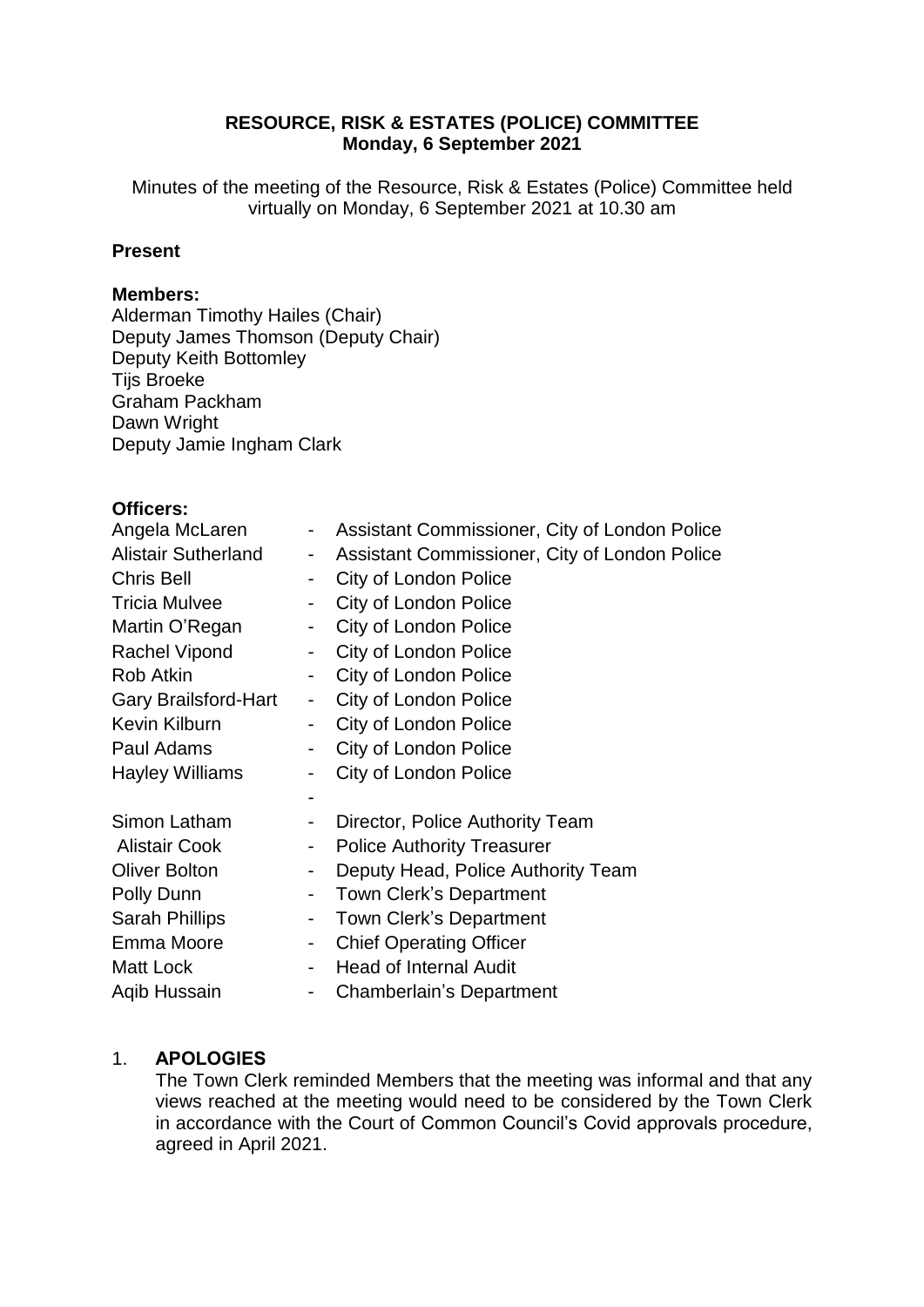Apologies were received from Andrew Lentin and Dan Worsley.

The Chair welcomed Adrian Hanstock and Michael Landau to their first meeting of this Committee.

## 2. **MEMBERS' DECLARATIONS UNDER THE CODE OF CONDUCT IN RESPECT OF ITEMS ON THE AGENDA**

Adrian Hanstock noted his position as Deputy Chief Constable of the British Transport Police and that Assistant Commissioner Alistair Sutherland had recently been announced as his successor.

#### 3. **MINUTES**

**RESOLVED**, that the public minutes of the meeting held on 1 July 2021, be approved as an accurate record.

#### 4. **INTERNAL AUDIT UPDATE**

Members received a report of the Head of Audit and Risk Management providing an update on the work of Internal Audit undertaken for the City of London Police and the Police Authority against the 2021/22 Internal Audit Action Plan.

As noted at the meeting of the Strategic Planning & Performance Committee, the Chairs of the Committees and Boards requested that matters of significant importance be brought to their attention as they arose, rather than waiting for a Committee report.

There was discussion over whether the number of audits was suitable given the size of the operational budget. Context on the much-reduced resource of the Internal Audit Team was provided. Conversations were ongoing with the City of London Police (COLP) and Chief Operating Officer whether there were gaps and whether there was appropriate benchmarking available from other forces. The Metropolitan Police (MPS) did a significantly larger amount of audit, but this was in line with its larger size. COLP and MPS both covered the same key risk areas. There were ongoing conversations with the Chamberlain around budget challenges and the size of the Internal Audit Team, but regardless the police plan would likely remain the same.

Use of external auditors was limited and specialist experience in police was available via the current third-party providers, although it was viewed that this function would not be needed until a more complex matter came to light.

Members clarified the distinction between holding leadership to account and the purpose of the audit function.

**RESOLVED**, that the update be noted.

#### 5. **Q1 CAPITAL AND REVENUE BUDGET MONITORING**

Members received a report of the Commissioner providing an update on Quarter 1 Revenue and Capital Budget Monitoring 2021/22. The Town Clerk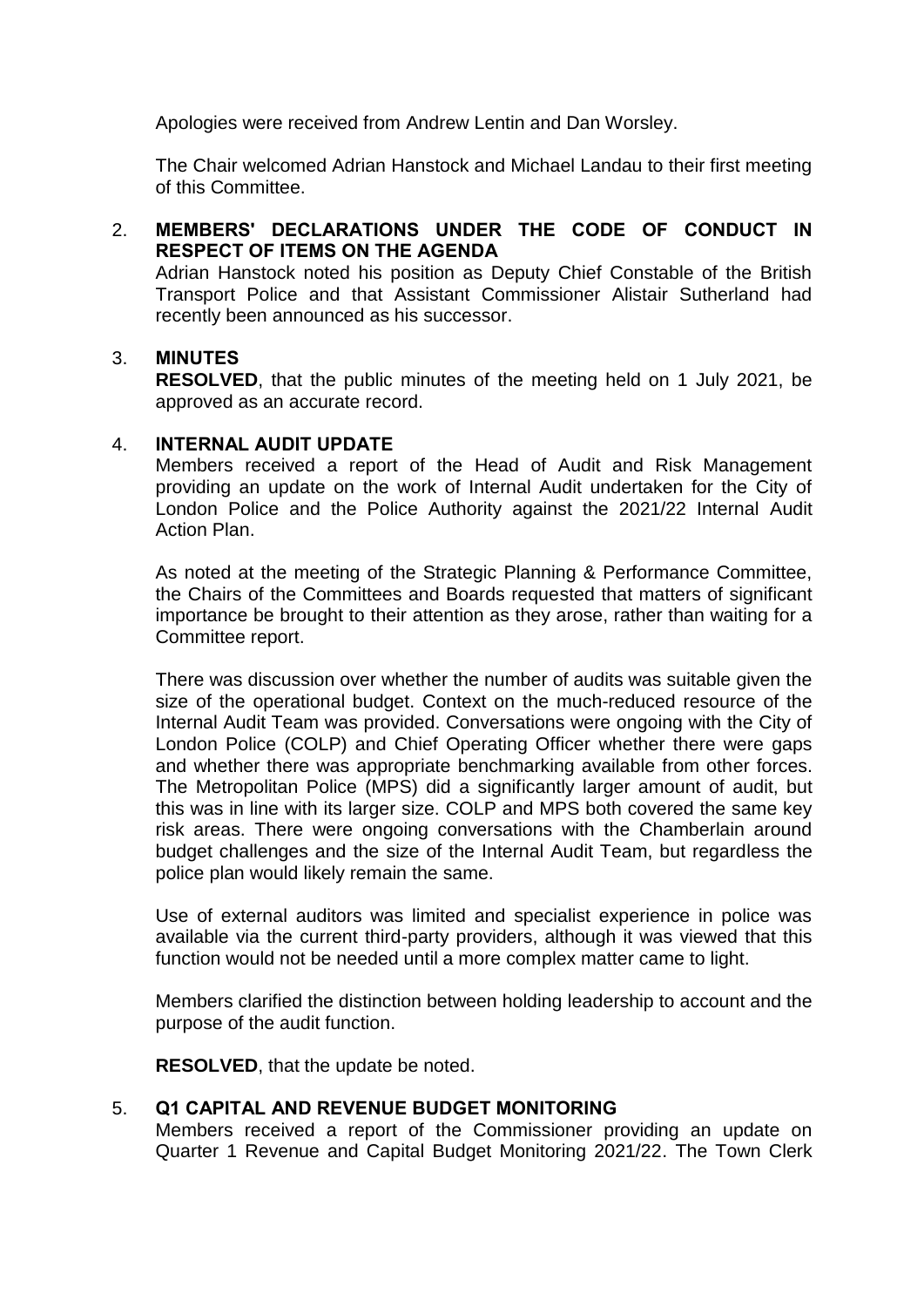reminded Members that a revised version of the report was circulated in a supplementary agenda pack.

The Chair raised concerns over the IT provision, specifically whether the City of London Corporation (COLC) shared service contract demonstrated value for money, delivered operational requirements and had appropriately skilled staff deployed to meet the COLP needs. He was also concerned about the discipline for overspend and financial management. The Chair informed the Committee that he was inclined to commission a review into the provision of IT between COL and the COLC, whether that be led internally or by a third party.

It was noted that a Member felt that the governance structure within the COLP added a layer of complexity that would also need to be resolved. A further point was made about the importance of IT in the context of the Next Generation Action Fraud Service and its procurement.

The Director of the Police Authority Team was tasked with exploring how best to deliver the IT review with the Force and COLC Chief Operating Officer and also involving the Special interest area Members for IT, Graham Packham and Dawn Wright **(1/2021/P).**

The Chair commented on the approach of holding vacancies open to make savings and whilst Members accepted that it was difficult as the budget was largely pay/workforce, they felt there must be a better way of finding and managing savings. The Chair asked COLC Chief Operating Officer to work with COLP Chief Operating and Finance Officer to explore alternatives **(2/2021/P)**

A question was raised on revenue and how many estimates were included within the report. Underspend on capital was also highlighted, as it suggested poor forecasting. Improvements in forecasting had been made through the Force's Capital Programme board, but Members did not feel that this was being reflected in the numbers reported. Officers assured Members that some technical accounting issues would be resolved for Q2.

Members asked that the NPCC Cyber Portfolio and uplift of officers also be covered within this report for the next quarter. **(3/2021/P)**

**RESOLVED**, that the update be noted.

# 6. **QUESTIONS ON MATTERS RELATING TO THE WORK OF THE COMMITTEE**

There were no questions.

7. **ANY OTHER BUSINESS THAT THE CHAIR CONSIDERS URGENT** There was no other business.

#### 8. **EXCLUSION OF THE PUBLIC RESOLVED**, That under Section 100(A) of the Local Government Act 1972, the public be excluded from the meeting for the following items on the grounds that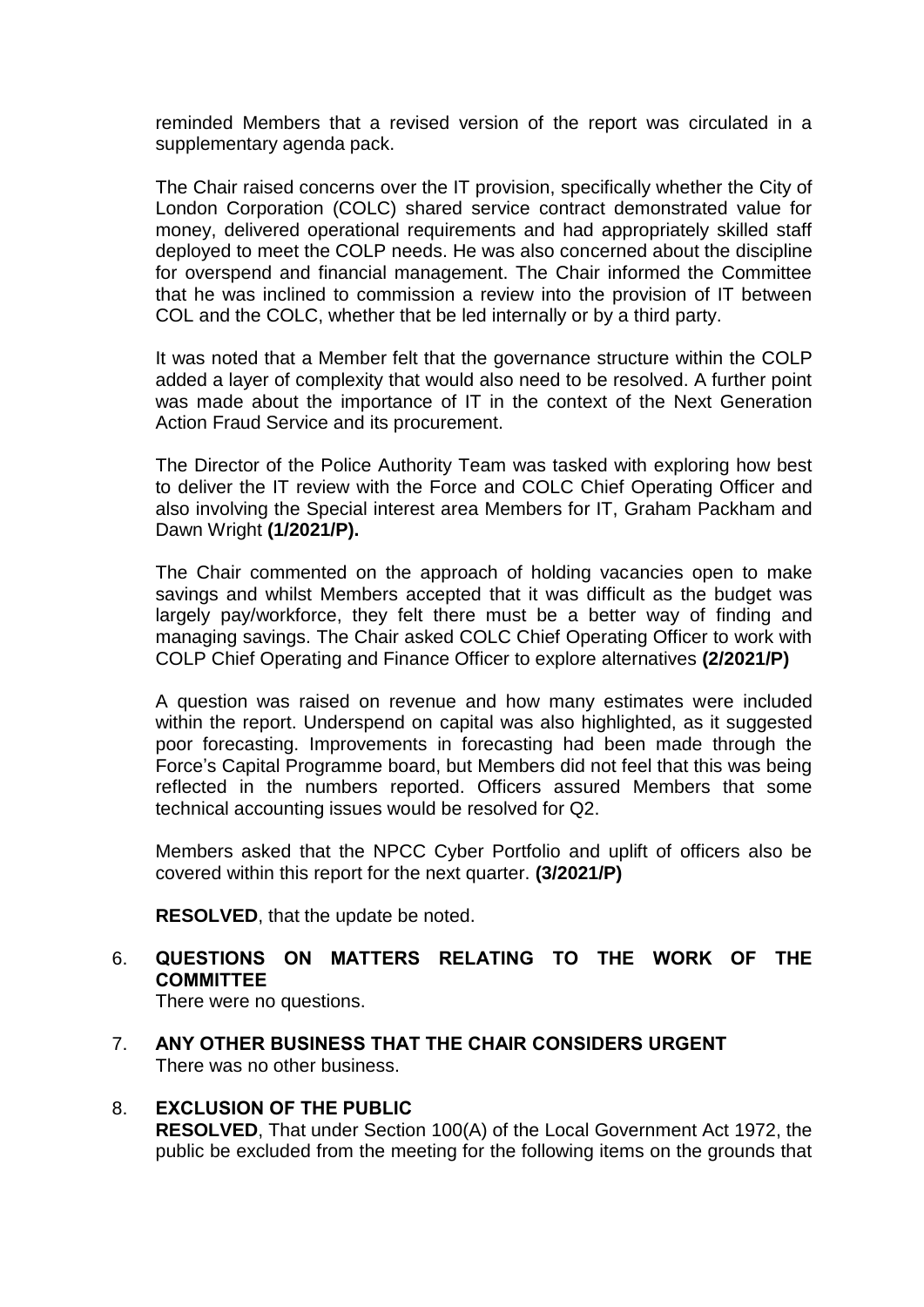they involve the likely disclosure of exempt information as defined in Part I of the Schedule 12A of the Local Government Act.

#### 9. **NON-PUBLIC MINUTES**

**RESOLVED**, that the non-public minutes of the meeting held on 1 July 2021, be approved as an accurate record.

#### 10. **NON-PUBLIC OUTSTANDING REFERENCES**

Members considered a joint report of the Town Clerk and Commissioner regarding non-public outstanding references.

#### 11. **MTFP AND BUDGET CHALLENGES INTERIM UPDATE REPORT**

Members received a report of the Commissioner providing an interim update on the medium-term financial plan (MTFP) and budget challenges.

## 12. **CIPFA FINANCE REVIEW IMPROVEMENT PLAN UPDATE**

Members received a report of the Commissioner presenting an update on the Chartered Institute of Public Finance and Accountancy (CIPFA) Improvement Plan.

#### 13. **FRAUD AND CYBER CRIME REPORTING AND ANALYSIS SERVICE - NEXT GENERATION AND CURRENT SERVICE UPDATE REPORT**

Members received a report of the Commissioner providing an update on the progress of the business case and procurement of the Next Generation Service of the Fraud and Cyber Crime Reporting and Analysis Service and the existing Action Fraud and National Fraud Intelligence Bureau Service.

# 14. **POLICE ACCOMMODATION PROGRAMME UPDATE REPORT**

Members received a report of the Commissioner providing an update on the Police Accommodation Programme.

#### 15. **POLICE AUTHORITY RISK REGISTER** Members received a report of the Town Clerk presenting the Police Authority Risk Register.

#### 16. **SECURITY REPORT: IT RISKS (DEEP DIVE)** Members received a report of the Commissioner presenting a security report of IT Risks (Deep Dive).

# 17. **QUESTIONS ON MATTERS RELATING TO THE WORK OF THE COMMITTEE**

There were no questions.

18. **ANY OTHER BUSINESS THAT THE CHAIR CONSIDERS URGENT AND WHICH THE COMMITTEE AGREES SHOULD BE CONSIDERED WHILST THE PUBLIC ARE EXCLUDED**

There was no other business.

#### **The meeting ended at 12.18**